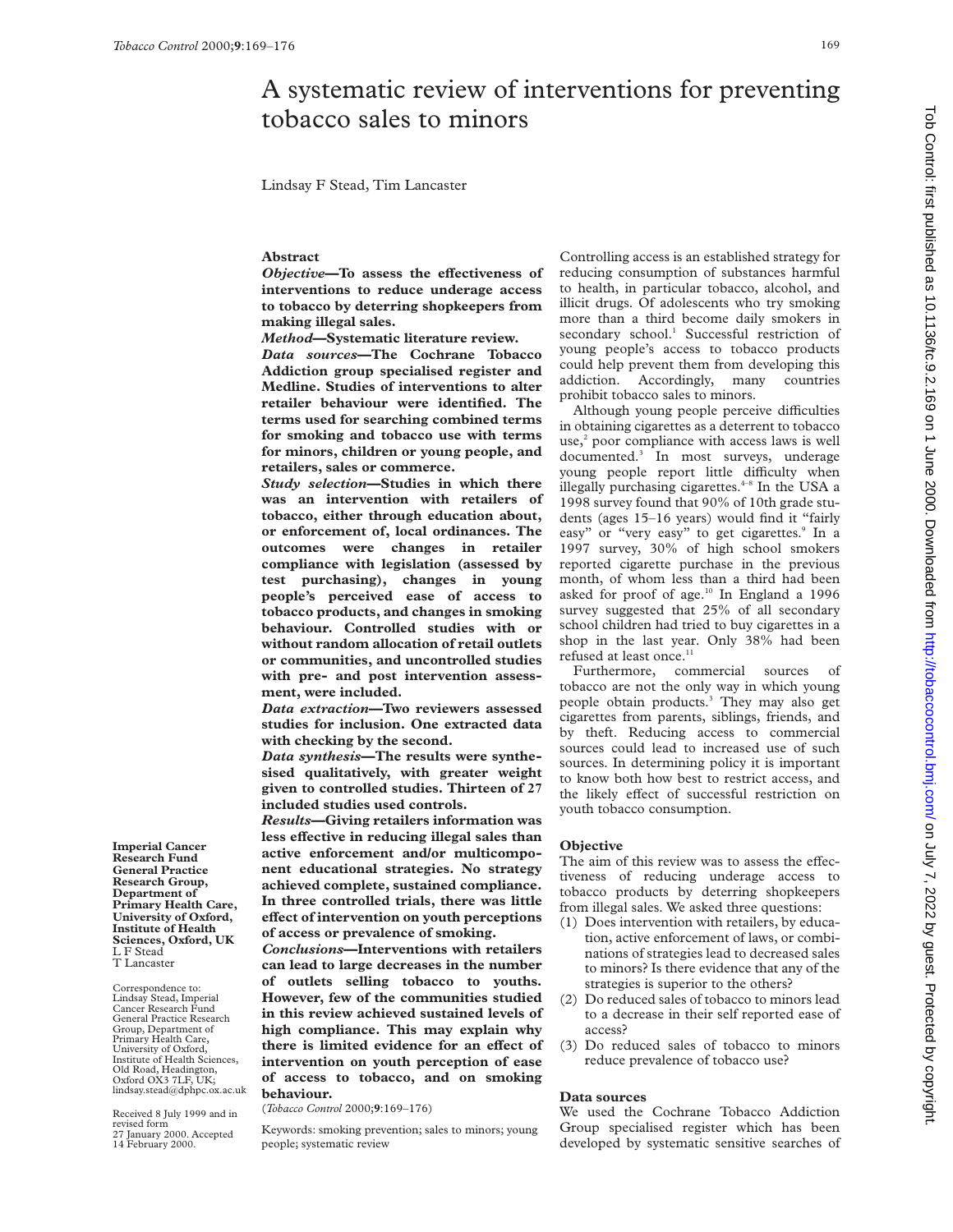Medline and PsycLit and handsearching of journals, including *Tobacco Control*. We looked for studies involving restrictions on sales to minors or sales from vending machines, and interventions with retailers related to compliance with legislation. We searched Medline for any other controlled or uncontrolled evaluations. The search strategy is specified in an additional table on the Web site.

# **Study selection**

#### TYPES OF STUDIES

We considered studies of measures to improve compliance with laws restricting youth access to retail sales of tobacco, using one of these study designs:

- (1) Controlled trials randomising retail outlets, communities or geographical regions.
- (2) Controlled trials without randomisation allocating retail outlets, communities or geographical regions.
- (3) Time series studies.
- (4) Uncontrolled before and after studies.

We excluded uncontrolled studies with post intervention measurements only.

# TYPES OF PARTICIPANTS

We evaluated strategies which targeted retailers to reduce tobacco use by minors. Minors were defined by the legal age limit in the communities studied.

# TYPES OF INTERVENTION

We considered education, law enforcement, community mobilisation, or combinations of strategies that aimed to deter retailers from selling tobacco to minors.

#### TYPES OF OUTCOME MEASURES

We considered the outcomes of:

- (1) Illegal tobacco sales, assessed by attempted purchase by young people.
- (2) Perceived ease of access to cigarettes by young people.
- (3) Prevalence of tobacco use among young people. We accepted self reports of tobacco use.

# **Data extraction**

The review was conducted in four stages:

- (1) One reviewer prescreened reports for relevance.
- (2) Two reviewers assessed relevant studies independently. To be included they had to meet all the criteria listed above for study design, type of participant and intervention and outcomes assessed.
- (3) One reviewer extracted, and the second checked, data from included studies.
- (4) Studies were combined using qualitative narrative synthesis.

We chose narrative, rather than quantitative, synthesis because we expected heterogeneity in the study designs, type of interventions and outcomes measured.

#### **Data synthesis**

DESCRIPTION OF INCLUDED STUDIES

A table containing full details of each study including setting, design, intervention and outcomes is available on the *Tobacco Control* web site.

We identified 27 studies that met the inclusion criteria. Of these, 13 used some form of control group. In six studies the store was the unit of randomisation.<sup>12-18</sup> One study identified the retailers who made illegal sales to minors at baseline.<sup>18</sup> These retailers were then randomly allocated to receive a warning letter threatening prosecution, or no letter. One carried out test purchasing around one school and not around another.<sup>19 20</sup> Six studies compared interventions in different communities. Forster and colleagues' tobacco policy options for prevention (TPOP) study randomised 14 Minnesota communities after stratification on baseline variables.<sup>21-23</sup> Altman and colleagues allocated two pairs of Monterey communities on the basis of a coin toss.<sup>24</sup> Cummings and colleagues assigned six matched pairs of communities to intervention or control status; within the intervention communities the stores were randomly allocated to different schedules of enforcement checks.13 The other three community studies in Massachusetts,<sup>25</sup> San Diego<sup>26 27</sup> and Sydney, Australia<sup>28</sup> compared the intervention communities with a control community in which similar baseline and follow up assessments were conducted, but without random assignment. In Massachusetts,<sup>25</sup> intervention communities were those in which active enforcement of tobacco sales regulations was intended. The control communities were not planning active enforcement, although by the end of the study some enforcement was being conducted.

The remaining uncontrolled studies compared rates of illegal sales or smoking behaviour before and after an intervention. In some, only the outlets that allowed purchase at baseline were followed up. In Ontario, Canada, a series of interventions were implemented in neighbouring health units and the follow up ranged from two weeks to 21 months.<sup>29</sup> In Oregon, implementation occurred in eight communities at different time points.<sup>30</sup>

# TYPES OF INTERVENTION

The main interventions were: education about legal requirements; notification of the results of compliance checks; warning of enforcement, and implementation of enforcement by police or health officials. Some studies tested different frequencies of enforcement activity, and different channels of information. In some the intervention included the introduction of new legislation or local ordinances such as a licensing system or a formal requirement for compliance checking.

The TPOP campaign in Minnesota aimed "to make tobacco access by youth a salient community issue, to change local ordinances . . .to change retailers' and other adults' practices...and to promote enforcement of tobacco age-of-sale laws". The campaign used a direct action community organising model so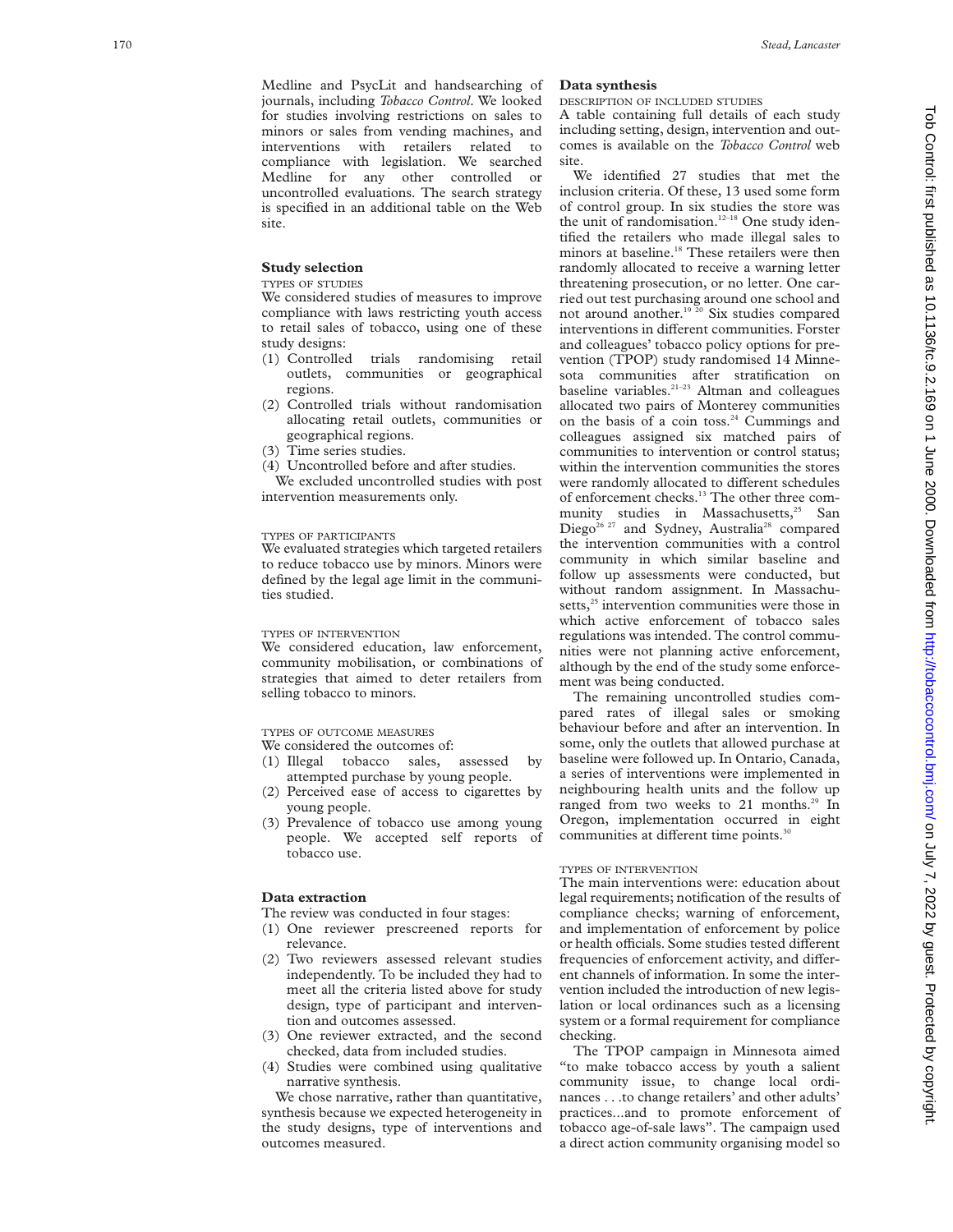communities differed in the specific ordinances introduced. These included an increased licence fee for tobacco outlets, penalties for the vendor and the clerk, a requirement for unannounced compliance checks, and bans on vending machines and self service displays. Other studies also included elements to raise community awareness and support.<sup>16 17 2</sup> 26–28 30–35

In some studies, the intervention had to be modified because of local attitudes. Altman and colleagues were unable to bring about enforcement action because of legal concern about the use of "sting" operations and an unwillingness to prosecute clerks.<sup>24</sup>

In most studies there was dissemination of information to retailers about their legal obligations, including reminders of the age at which purchase was legal, that proof of age should be required before sale, or that warning notices should be displayed. Usually this information was posted, but sometimes mass media channels were used.

# OUTCOME ASSESSMENT

Twenty five studies assessed retailer compliance with the law using test purchasers. Most studies focused on "over the counter" sales but some also assessed ease of purchase from vending machines. Some distinguished between sales in shops with behind the counter or locked displays and self service.<sup>36</sup> One study<sup>37</sup> investigated vending machine purchases only.

Eight studies assessed the effect of an intervention on the smoking behaviour of underage youth. Five of these were controlled trials. Three assessed retailer behaviour as well, $^{21}$   $^{24}$   $^{25}$ while one assessed only smoking behaviour.<sup>28</sup> One assessed smoking prevalence in both areas but retailer behaviour only in the intervention area.<sup>19</sup> The three uncontrolled studies measured smoking behaviour before and after a change in enforcement practice. Two assessed retailer behaviour as well.<sup>32 33</sup> 38 Six studies also asked underage smokers where they obtained their cigarettes and how difficult it was to buy them.

#### EXCLUDED STUDIES

Two surveys have assessed the effect of the tobacco industry sponsored voluntary compliance programme "It's the Law".40 41 We did not include them because there was no baseline assessment of retailers before they joined the programme. The authors found no evidence that those participating in the scheme were less likely than other retailers to make illegal sales. Reasons for excluding three other studies $42-44$ are given in an additional Web table.

# METHODOLOGICAL QUALITY OF INCLUDED **STUDIES**

As we considered a heterogeneity of study designs, we made no attempt at statistical meta-analysis. However, we gave greater weight in our synthesis to the three controlled studies that measured the behaviour of retailers and minors in the community.<sup>21 24 25</sup> In uncontrolled studies, background secular change

may be incorrectly attributed to an intervention.

Although randomisation by community is a less biased method for assessing the effect of intervention, statistical analysis of such studies should address the issue of clustering of behaviour within communities. Clustering usually increases the required sample size.<sup>45</sup> Few of the included studies directly addressed this issue: another reason why formal meta-analysis could be misleading.

A further methodological concern is the measurement of outcome. In most studies compliance was judged by a single purchase attempt. However, when multiple purchase attempts were made, the estimates of compliance were lower when retailers were classified as non-compliant only if they never sold. Junck and colleagues<sup>34</sup> found that compliance after intervention was 74% on the basis of a single purchase attempt at each store, but only 45% if three attempts were made. This bias may overestimate compliance rates in studies using only one purchase attempt. The age of the assessor also affects measurement of compliance. DiFranza and colleagues showed that 16–17 year olds were more successful than younger children, and girls were more successful than boys.<sup>41</sup> Sales rates may also be underestimated if test purchasers act differently from true underage purchasers. All the studies which gave details noted that the youths engaged in testing were to state their true age if challenged, and to say that the cigarettes were for their own use.

### **Results**

DOES INTERVENTION WITH RETAILERS LEAD TO DECREASED SALES TO MINORS?

Eleven controlled trials assessed the effect of an intervention on illegal sales, measured by compliance checks (table 1). Six found that intervention reduced the level of illegal sales compared to the control group.<sup>12 14 18 24–27</sup>

Active enforcement was used in three of the successful interventions. In Chicago, $12$  sales fell marginally in the month after all merchants who had sold cigarettes received a warning, but enforcement produced a much larger fall in sales rates. Media coverage of the study at one point during the follow up period caused a further substantial drop in sales in all groups. This study showed that two monthly enforcement visits were more effective than four and six monthly schedules, giving a sales rate of 19% in the final six months of the intervention. In Harlem<sup>14</sup> enforcement produced a substantial decrease in sales, not found after an educational visit alone. However, the rate still fell only to  $47\%$ . In Massachusetts,<sup>25</sup> compliance rates improved from 35% to 82% in the intervention communities and from 28% to 45% in the control areas.

Three interventions without enforcement produced greater improvements in compliance than in control areas. Project Trust in San Diego<sup>26, 27</sup> used multicomponent community and retailer education with personal visits. Sales fell significantly between pre- and postintervention measurement in four out of six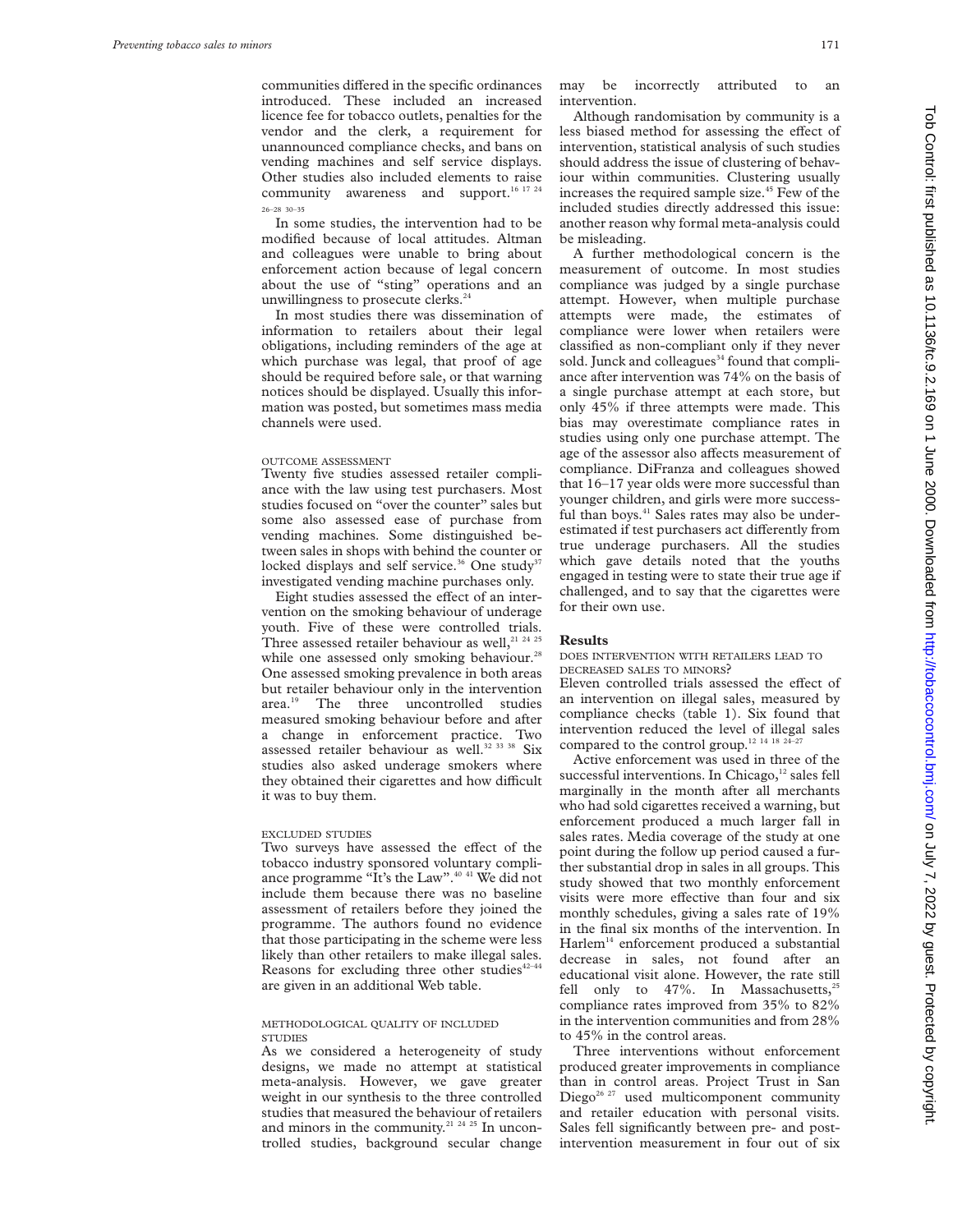| î<br>į                            |
|-----------------------------------|
| form<br>$\ddot{\phantom{a}}$<br>p |
| ł.                                |

| <b>Studies</b>                                                                                                                                                                                            | Objectives                                                                     | Outcomes                                                                                                                                                                                                                                                                                                                                                                                                                                                                                                                                                                                                                                                                                                                                                                                                                                                                                                                                                                                                                                                                                                                                                                                                                       |
|-----------------------------------------------------------------------------------------------------------------------------------------------------------------------------------------------------------|--------------------------------------------------------------------------------|--------------------------------------------------------------------------------------------------------------------------------------------------------------------------------------------------------------------------------------------------------------------------------------------------------------------------------------------------------------------------------------------------------------------------------------------------------------------------------------------------------------------------------------------------------------------------------------------------------------------------------------------------------------------------------------------------------------------------------------------------------------------------------------------------------------------------------------------------------------------------------------------------------------------------------------------------------------------------------------------------------------------------------------------------------------------------------------------------------------------------------------------------------------------------------------------------------------------------------|
| Monterey: Altman et al <sup>24</sup> Community intervention<br>Minnesota (TPOP): Forster et al <sup>21-23</sup><br>with retailer education                                                                | Smoking behaviour<br>Perceived access<br>Illegal sales<br>Illegal sales        | eftect in other grades. A longitudinal analysis of grade cohorts using generalised estimating equations found a significant effect favouring intervention communities<br>There was a decline in over the counter purchase success in all communities, from 36.7% to 3.1% in intervention, 41% to 8.8% for control. The net difference did<br>Proportion of successful purchases fell from 75% to 0% in intervention and from 64% to 39% in comparison communities. The difference was significant towards<br>Cross sectional analyses of smoking behaviour (30 day robacco use) found an effect on 7th graders which was not sustained to the end of strudy, but no significant<br>the end of the assessment period. Sales rate in intervention communities $< 20\%$ at final four assessments. Proportion of clerks asking for ID rose more in<br>Intervention community 7th graders were less likely to report tobacco purchases at survey points 2 and 3, and 9th graders less likely to do so time 4<br>only for the 7th grade. Females in intervention communities less likely to use tobacco post intervention than females in comparison communities.<br>intervention communities.                                      |
| Comprehensive community intervention                                                                                                                                                                      | Smoking behaviour<br>Perceived access                                          | $-9.0\%$ to $-0.7\%$ ). Effects were homogenous across sex and grade. For daily smokers there was a non-significant trend towards greater effectiveness among<br>an<br>Baseline prevalence marginally lower in intervention than control communities. Prevalence of all levels of smoking climbed sharply in control communities over the<br>che study, the increase in the intervention communities was less pronounced. The difference in prevalence was only significant for daily smoking $(-4.9\%,$<br>There was also a decline in proportions citing a commercial source for most recent cigarette and making a purchase attempt in last month in intervention versus<br>availability from commercial sources was high in all communities but there was a small decline in intervention areas (79.8% to 77.2% rating as high).<br>not reach significance.<br>younger students.<br>course of<br>Perceived<br>95% CI                                                                                                                                                                                                                                                                                                       |
| Massachusetts: Rigotti et $a l^{\mathcal{S}}$ Enforcement<br>compared to information alone                                                                                                                | Smoking behaviour<br>Perceived access<br>Illegal sales                         | Young people's self reported difficulty in buying cigarettes increased over time but there were no differences between the intervention and control groups. There were<br>he rate of current tobacco use rose slightly in the intervention communities but remained stable in controls, with borderline significance. No other measures<br>communities but more rapidly in intervention than control according to a mixed effects model with adjustment for time point, type of store and type of sale. Most<br>There were significant differences between intervention and control communities at baseline and both follow ups, even after adjustment for age, sex, and ethnic<br>There were no significant differences in baseline intervention and control compliance rates (35% and 28%). Compliance increased among the merchants in all<br>first 6 months, with rise to $> 70\%$ compliance in intervention areas. Final compliance rates 82% in intervention and 45% in control areas.<br>similar shifts in the sources of tobacco in the two groups with a reduction in the proportion buying their own in their community.<br>of use changed differentially.<br>increase in control areas.<br>effects in<br>group. TI |
| Gateshead, UK: Bagott et $al^{\scriptscriptstyle 19}$ $^{\scriptscriptstyle 20}$ Enforcement<br>(intended)                                                                                                | Illegal sales                                                                  | Only assessed as part of intervention-no sales made. No checks in control area.                                                                                                                                                                                                                                                                                                                                                                                                                                                                                                                                                                                                                                                                                                                                                                                                                                                                                                                                                                                                                                                                                                                                                |
| Sydney Australia 1995: Staff et al <sup>28</sup> Retailer<br>education and community awareness                                                                                                            | Smoking behaviour<br>Smoking behaviour<br>Perceived access<br>Perceived access | Ease of purchase was rated as being greatest from vending machines (93% rated as easy or very easy) and lowest in supermarkets (60%). The proportion of males in<br>control group there were 2 increases. When logistic models were used there was only an indication of the effect of the intervention in year 7, the youngest students.<br>the intervention area who rated purchasing from petrol stations as easy or very easy was significantly lower post intervention but no other significant changes were<br>school year/sex subgroups there were significant changes in prevalence from baseline. In the intervention group, 2 were decreases and 3 increases. In the<br>There were no significant changes in smoking prevalence. Regular smoking was more prevalent in the intervention school before and after.<br>Few children reported being refused sales and there was no change over time. Over half of regular smokers bought cigarettes every day.<br>In some                                                                                                                                                                                                                                                |
| Chicago: Jason et al <sup>12</sup> Active enforcement with<br>different scheduled frequency                                                                                                               | Illegal sales                                                                  | Baseline sales rates were high and similar across all interventions and communities: 86–89% over 5 months. Sales decreased in all conditions following warning. For<br>last 6 months of intervention, average sales rates were 19% in 2 month, 34% in 4 month, and 42% in 6 month condition. Publicity about the project caused a<br>decrease in sales in all conditions in months 11/12, and this contributes to the low average rate in 2 month condition.<br>noted.                                                                                                                                                                                                                                                                                                                                                                                                                                                                                                                                                                                                                                                                                                                                                         |
| Erie County 1987: Skretny et al <sup>46</sup> Mailed education<br>Erie County 1995: Cummings et al <sup>13</sup> Enforcement<br>(with different numbers of checks) compared to<br>warning only<br>package | Illegal sales<br>Illegal sales                                                 | communities. Rates at follow up were 74% and 72% (difference NS). Rates were similar in stores that had and had not been fined. Significant change in asking for<br>There were no significant differences in illegal sales between intervention and control groups (77% v 86%). 40% of intervention stores posted the warning signs<br>There were 44 violations/385 checks. Only one store fined twice. The baseline compliance rates were similar in enforcement (36%) and non-enforcement (35%)<br>age ID from baseline. Lack of differential effect for enforcement may be due to the prior warning and widespread publicity about the sting operations in all<br>provided, no control stores had warning signs.                                                                                                                                                                                                                                                                                                                                                                                                                                                                                                            |
| Harlem: Gemson et al <sup>14</sup> Enforcement or education                                                                                                                                               | Illegal sales                                                                  | Baseline sales were high; 70% sold loose and 98% sold loose or packet. No significant group differences at baseline. Control group showed no significant change over<br>time. Both education and enforcement group sales declined from baseline to 6 and 12 months, but there was a clear benefit of the enforcement strategy (from 100%<br>communities. Also coincided with FDA's proposed regulations, and tobacco industry mailings.<br>to $47\%$ for any sale at 1 year)                                                                                                                                                                                                                                                                                                                                                                                                                                                                                                                                                                                                                                                                                                                                                   |
| New South Wales, Australia: Schofield et al <sup>15</sup><br>Education, or education and threat of<br>enforcement                                                                                         | Illegal sales                                                                  | There were no intervention effects on compliance; there was a pre- to post-test increase across all groups in the number of retailers requiring proof of age (17-43%)<br>but no differences between intervention and control.                                                                                                                                                                                                                                                                                                                                                                                                                                                                                                                                                                                                                                                                                                                                                                                                                                                                                                                                                                                                  |
| Project TRUST San Diego: Keay, Wildey et al <sup>26 27</sup>                                                                                                                                              | Illegal sales                                                                  | a<br>Baseline sales rates were 70% intervention/65% control. Intervention stores showed a significant decrease to 32% after intervention. Control stores showed<br>non-significant reduction to 59%. Results were similar 6 months later.                                                                                                                                                                                                                                                                                                                                                                                                                                                                                                                                                                                                                                                                                                                                                                                                                                                                                                                                                                                      |
| Retailer education and community awareness<br>Santa Clara: Altman et al <sup>16 17</sup> Retailer education                                                                                               | Illegal sales                                                                  | There was no differential effect on sales as a function of the type of contact project staff had with merchants. Baseline purchase rate was 74%; at 6 months 39%; at 1                                                                                                                                                                                                                                                                                                                                                                                                                                                                                                                                                                                                                                                                                                                                                                                                                                                                                                                                                                                                                                                         |
| Sydney, Australia 1992: Chapman et al <sup>18</sup> Threat of<br>compared to community education alone<br>enforcement                                                                                     | Illegal sales                                                                  | 8% to 50%). 31% of retailers receiving warning letter sold at T2 compared to 60% of those not sent letter. However among 146 retailers who had not sold<br>The combined effects of publicity about undercover buying operations and warning letters threatening prosecution reduced sales of cigarettes to minors by 29%<br>year 56%. There was no change in vending machine sales.<br>at T1 and were resurveyed, 24% did sell at T2.<br>(95% CI                                                                                                                                                                                                                                                                                                                                                                                                                                                                                                                                                                                                                                                                                                                                                                               |
|                                                                                                                                                                                                           |                                                                                |                                                                                                                                                                                                                                                                                                                                                                                                                                                                                                                                                                                                                                                                                                                                                                                                                                                                                                                                                                                                                                                                                                                                                                                                                                |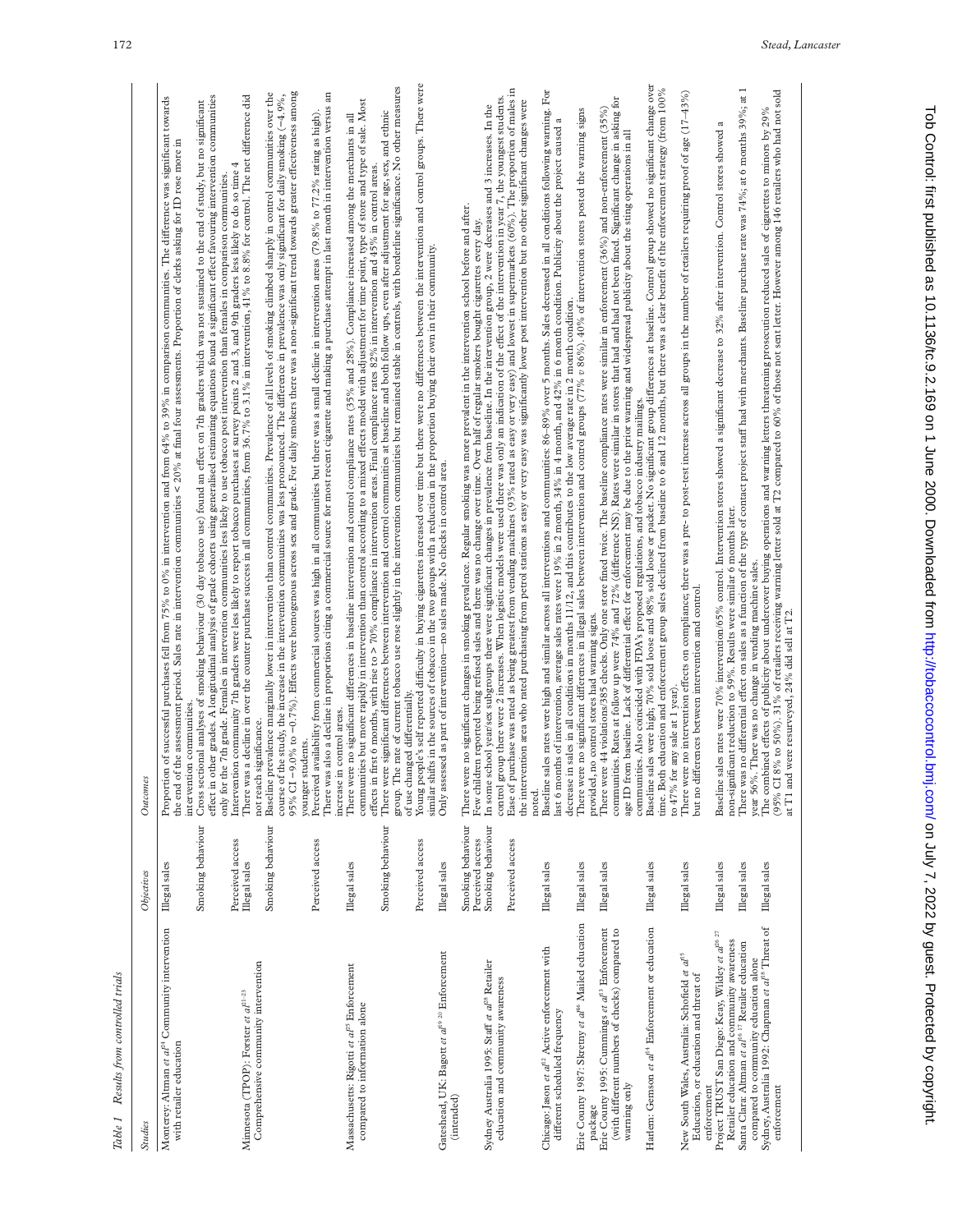intervention areas and in no control area. The sales rate was reduced from 70% to 32%, an effect sustained at six month follow up. In Monterey, $24$  education and community organisation eliminated successful test purchases by the end of a three year project in two communities compared to a 39% sales rate in the comparison communities. In Sydney<sup>18</sup> warning letters threatening prosecution to retailers who had made illegal sales led to a second offence rate of 31%, compared to 60% among those not warned.

Other controlled trials did not find a difference. The comprehensive community approach used in Minnesota reduced successful over the counter purchases in intervention communities from 36.7% to 3.1%, but the net change was not significantly different from the control communities where the rate fell from 41% to 8.8%.<sup>21</sup> In Santa Clara<sup>16 17</sup> there was no additional effect of mailed or personally delivered educational materials without enforcement. However, the community and merchant education media had some short term effect, with sales rates reduced from 74% to 39%.

In Erie Country there was no effect of education alone<sup>46</sup> or active enforcement.<sup>13</sup> In the second study the lack of effect could have been because all stores were sent letters warning of possible random checks. The news of "sting" operations also spread rapidly to the non-enforcement communities. A study in

New South Wales, Australia<sup>15</sup> used education and the threat of enforcement. Youths old enough to buy cigarettes, but looking younger, were used for compliance checks so the outcome was requiring proof of age before making a sale. There was an overall improvement from 17% to 43% in the proportion of retailers requiring such proof, but no difference between intervention and control retailers.

All the uncontrolled studies (table 2) showed reduction in illegal sales following intervention, but the size of the pre- and post-difference was variable, and not always consistent across communities.47 There was some evidence that effects declined over time.<sup>30 38</sup> In Oregon, advising retailers whether they had or had not complied with the law at a test purchase had an effect.<sup>30</sup> In Solana County $31$  a merchant education programme had such a limited effect that a second phase of police enforcement was initiated. This reduced over the counter sales from 74% to 24%. The highest compliance rates were in Woodridge (over  $95\%$ )<sup>32</sup> and Leominster  $(84\%)$ <sup>38</sup> which used enforcement, and in Manly<sup>34</sup> (86%), Ontario<sup>29</sup> (94%), and Wisconsin<sup>48</sup> (82%) which did not. The lowest was 49% for baseline noncompliers in Cook County.49

In the study of vending machines, a locking device policy resulted in fewer locations selling cigarettes to minors than a policy of no restriction.37 However, the authors concluded

*Table 2 Results from uncontrolled trials*

| <b>Studies</b>                                                                         | <i>Objectives</i>                  | Outcomes                                                                                                                                                                                                                                                                                                                                                                                                                       |
|----------------------------------------------------------------------------------------|------------------------------------|--------------------------------------------------------------------------------------------------------------------------------------------------------------------------------------------------------------------------------------------------------------------------------------------------------------------------------------------------------------------------------------------------------------------------------|
| Leominster: DiFranza et al <sup>38</sup><br>Education and enforcement                  | Illegal sales                      | Sales were refused in 81%, 84%, and 35% of tests at each follow up. No baseline assessment of<br>sales rates and different ages used for test purchasing.                                                                                                                                                                                                                                                                      |
| Woodridge: Jason et $al^{32}$ 33 50 Legislation<br>and enforcement                     | Smoking behaviour<br>Illegal sales | Smoking prevalence fell significantly in $12-13$ years and $16-17$ years age groups.<br>Sales were reduced to a minimal level (average $\lt 4\%$ in 5 checks over 12 months) for the first 2<br>years after passage of legislation, as measured by quarterly compliance checks. In later periods<br>youths were older and sales rates also rose. When a 17 year old was used 25% sold illegally.                               |
|                                                                                        | Smoking behaviour                  | Between 1989 and 1991 the proportion of 7th–8th graders describing themselves as regular<br>smokers fell from 16% to 5% and experimenters from 46% to 23%. In 1996 there were<br>significantly fewer smokers among a sample of Woodridge students compared to students at the<br>same school from a non-enforcement community (42.2% $v$ 54.7%, $p$ < 0.05). The difference in<br>regular smoking was $8.3\%$ v $13.4\%$ (NS). |
|                                                                                        | Perceived access                   | In 1991 69% of students felt the law would either prevent their procurement of cigarettes or<br>make them harder to obtain. In 1996 more Woodridge smokers felt it was difficult or moderately<br>difficult to get cigs than smokers from non-enforcement community (20% $v$ 14.3%, NS).                                                                                                                                       |
| Everett: Hinds <sup>39</sup> Legislation                                               | Smoking behaviour                  | Tobacco use fell from 25.3% to 19.7% (not significant), but reduction among girls was<br>significant $(26.4\% \text{ to } 11.5\%).$                                                                                                                                                                                                                                                                                            |
|                                                                                        | Perceived access                   | Stores as a source of tobacco products did not change significantly, but some reduction was<br>noted post intervention. Friends increased as a source of tobacco products post ordinance<br>$(p = 0.04)$ .                                                                                                                                                                                                                     |
| Alberta (Compliance for Kids):<br>Abernathy <sup>47</sup> Legislation and<br>education | Illegal sales                      | There was some reduction in willingness to sell in all three communities. The change was<br>significant only in controls: pre $57.1\%$ , post $14.3\%$ (p < 0.02).                                                                                                                                                                                                                                                             |
| Bristol: Naidoo and Platts <sup>54</sup><br>Education and publicity                    | Illegal sales                      | 91% (n = 100) sold at baseline, 44% (n = 50) sold at 1 year. New guidelines and publicity<br>materials were issued nationally between baseline and follow up.                                                                                                                                                                                                                                                                  |
| Cook County: McDermott et al <sup>19</sup><br>Education and warning                    | Illegal sales                      | 120/129 non-compliant stores revisited. Purchase success rate fell to 51%.                                                                                                                                                                                                                                                                                                                                                     |
| Manly: Junck et $a^{34}$ Community +<br>feedback                                       | Illegal sales                      | Purchase success fell. At baseline 52% of outlets sold (85% if up to 3 attempts), fell to 26% (55%<br>if 3 attempts) at 3 months, and 14% at 10 months.                                                                                                                                                                                                                                                                        |
| Ontario: Dovell et al <sup>29</sup> Education                                          | Illegal sales                      | In KFL&A willingness to sell fell from 46% at baseline to 43% after general education and to 6%<br>after receiving kit. Also effect in H&PE, 47% to 2%, 1 week after intervention.                                                                                                                                                                                                                                             |
| Oregon (Project SixTeen): Biglan et<br>al <sup>30 55</sup> Community + feedback        | Illegal sales                      | There was a significant reduction in the mean level of sales, from 57% to 22%, based on multiple<br>assessments in 8 communities.                                                                                                                                                                                                                                                                                              |
| Perth: Mawkes et al <sup>35</sup> Community +<br>enforcement                           | Illegal sales                      | At baseline 89% of outlets prepared to sell. At follow up overall rate fell to 28%, but substantial<br>variation by area.                                                                                                                                                                                                                                                                                                      |
| Solana County: Feighery et al <sup>31</sup><br>Retailer education + enforcement        | Illegal sales                      | 73% sold at pretest, 68% at post-test 1 (after education), 31% at post-test 2 (after enforcement).<br>Change in over counter sales significant. Vending machine sales remained high.                                                                                                                                                                                                                                           |
| St Paul: Forster et al <sup>37</sup> Vending                                           | Illegal sales                      | 1 year after the law 47% with locks, 30% were still not in compliance. Overall purchase success                                                                                                                                                                                                                                                                                                                                |
| machine locks<br>Stirling: Campbell <sup>56</sup> Warning                              | Illegal sales                      | rate was 86% before law, 30% at 3 months and 48% at 1 year.<br>At baseline 37% sold. Of 13 revisited, only 1 sold at follow up. Among outlets visited for first<br>time at follow up survey, sales rate 35%.                                                                                                                                                                                                                   |
| Wisconsin: Schensky et al <sup>48</sup> Education<br>and feedback                      | Illegal sales                      | 40% permitted purchase at baseline and 18% at follow up. Of those who permitted purchase at<br>baseline 25% permitted at follow up.                                                                                                                                                                                                                                                                                            |

KFL&A, Kingston Frontenac Lennox and Addington Health Unit; H&PE, Hastings and Prince Edward Counties Health Unit.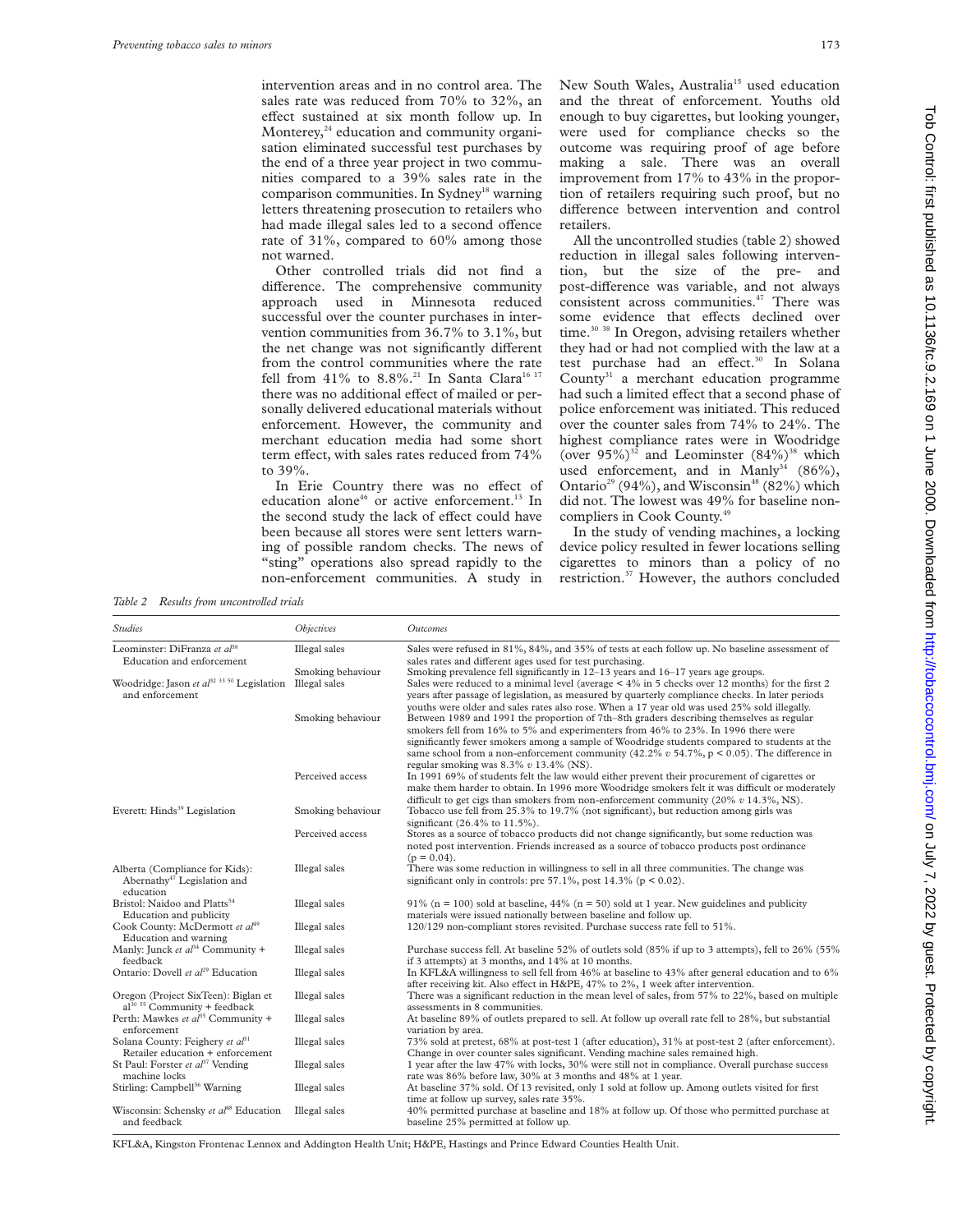that it was probably less effective than the major policy alternative, a ban on vending machines.

## DO REDUCED SALES OF TOBACCO TO MINORS LEAD TO A REDUCTION IN MINORS ' SELF REPORTED EASE OF ACCESS ?

Six studies assessed perceived ease of access. In three, intervention was associated with decreased test sales. In Monterey<sup>24</sup> self reported recent purchase of tobacco was less frequent among seventh grade students (ages 12–13) in the intervention than in the control communities. In the other two grades there were large baseline differences in the proportion reporting a purchase in the last three months, so longitudinal changes were difficult to interpret. However, at the final follow up recent purchase was significantly less common among intervention community ninth grade students (ages 14–15). After intervention in Woodridge, $32\,69\%$  of students said that the law would make cigarettes harder to obtain. In 1996 more Woodridge smokers felt it was difficult or moderately difficult to get cigarettes than smokers from another community (20  $v$  14.3%, not significant).<sup>32</sup> In Massachusetts<sup>25</sup> despite an effect of intervention on sales there was no difference in perceived ease of access. There were significant falls in the proportion who had tried to buy tobacco in the previous six months, and increases in those who were refused at least half the time. Since these occurred in all communities they could not be attributed to the active enforcement programme. There were also similar changes across intervention and control communities in reported source of cigarettes. Fewer youths bought tobacco in their own city or town and more bought it elsewhere or had someone buy it for them.

In Minnesota, $21$  the proportion who perceived high availability decreased in the intervention communities while increasing in the control communities, despite similar levels of retailer compliance. The proportion of adolescents reporting at least one purchase attempt in the previous month declined in the intervention communities while it increased in the control communities. The authors suggested that these changes might be attributable to the community awareness and mobilisation campaigns that were a part of the intervention.

In Sydney<sup>28</sup> there was a significant reduction in the proportion of male students who rated purchasing cigarettes from petrol stations as "easy" or "very easy" postintervention, but no other significant changes for the six categories of purchase source. In Everett<sup>39</sup> more students reported that retailers asked for proof of age. Neither of these studies directly assessed retailer behaviour. In Gateshead few children reported being refused, with no change over time $^{19}$   $^{20}$ 

DO REDUCED SALES OF TOBACCO TO MINORS DECREASE PREVALENCE OF TOBACCO USE? Three of five controlled trials found an effect of intervention on youth smoking behaviour. Altman and colleagues<sup>24</sup> found a lower smoking prevalence in those who were in seventh grade at baseline, but the effect was not sustained at the end of the 32 month study. There were no significant differences among the other age groups.

In Minnesota, there was a lower rate of increase in all measures of smoking prevalence in seven areas with a comprehensive community based intervention than in seven control communities. The net difference in prevalence was significant for daily, but not weekly or monthly, smoking.<sup>21</sup> They concluded that refusals by sellers at the time of purchase attempts by young people did not account for the lower adolescent smoking rates seen in the intervention communities, since all communities showed increases in compliance. Other components of the intervention may have changed young people's behaviour. Businesses in the intervention communities were more likely to post warning notices and to store cigarettes behind the counter.

Staff and colleagues assessed a community intervention in Sydney with education of retailers and local publicity, measuring smoking behaviour and reported ease of purchase but not illegal sales.<sup>28</sup> There was an effect of intervention only in the youngest students.

Two studies did not find evidence of change in smoking behaviour. In Massachusetts $^{25}$  there was no difference in the rate of change of prevalence of "any tobacco use" or "daily tobacco use" between the intervention and control communities. The rate of "current tobacco use" rose marginally in the intervention communities but remained stable in controls, with borderline significance for the comparison between group trends. In Gateshead, an intervention of test purchases in the intervention area resulted in full compliance and hence no prosecutions, although children in the area reported buying cigarettes with ease. There was no change in smoking prevalence.<sup>19</sup>

In the light of these findings, three uncontrolled studies should be interpreted with caution. Two reported a decrease in smoking prevalence in students associated with a reduction in illegal sales in single intervention communities.<sup>32</sup> <sup>33</sup> <sup>38</sup> <sup>39</sup> <sup>50</sup> In Woodridge the proportion of regular smokers among seventh and eighth grade students (ages 12–14 years) fell from  $16\%$  to 5%. In this study<sup>32</sup> access was very successfully restricted, and possession of tobacco by a minor was also an offence. Longer term assessments in this community using older youths showed higher rates of sales, although still below 20%.<sup>33</sup> A survey in 1996 found a lower proportion of smokers among Woodridge students than students from a community not conducting regular enforcement.<sup>50</sup> In Leominster there was a fall in smoking prevalence in three out of four age groups.<sup>38</sup> In Everett<sup>39</sup> there was no significant change in overall reported tobacco use after introduction of a local ordinance, but there was a significant decrease among girls.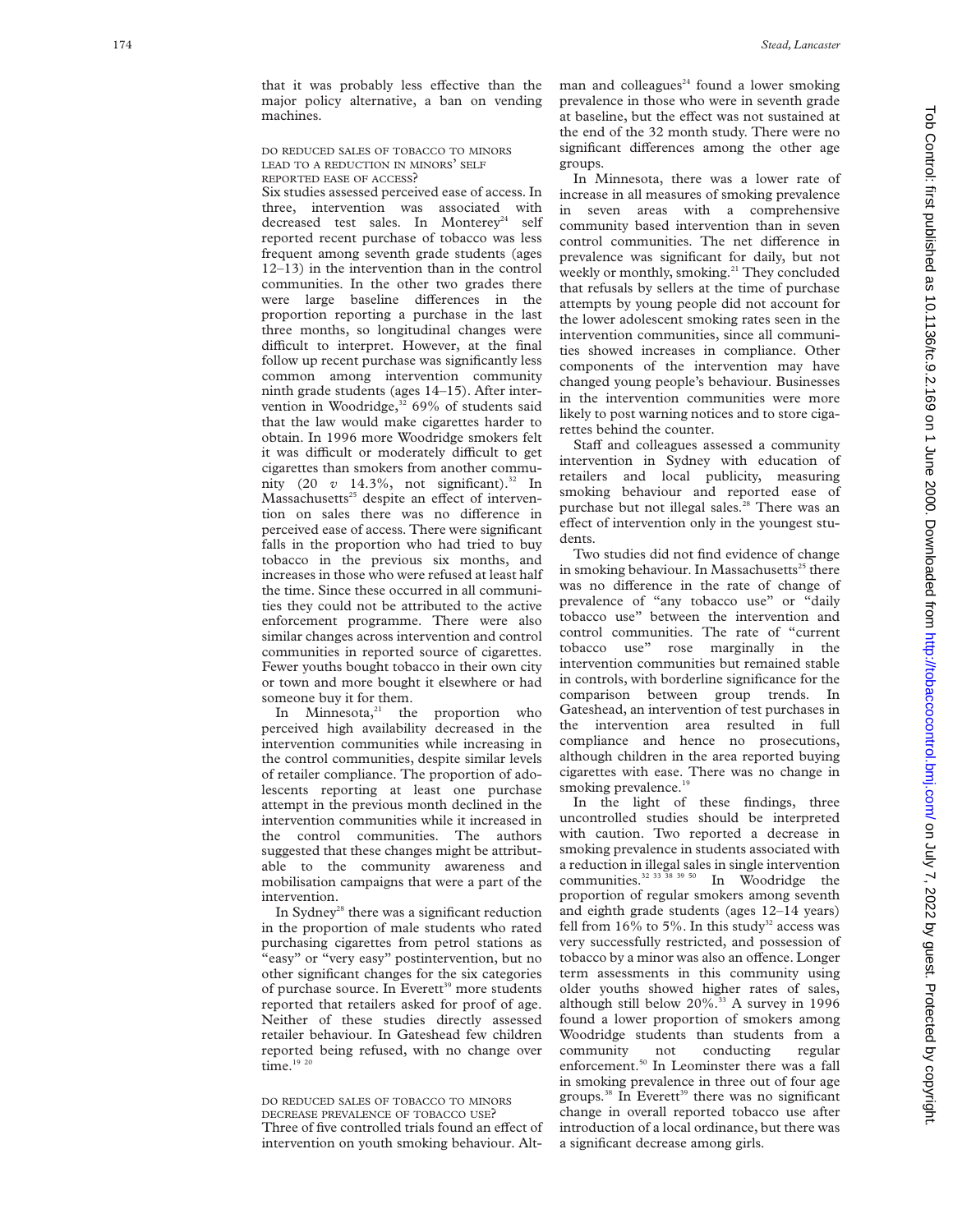### **Conclusions**

This review provides evidence about the relative effectiveness of different interventions for reducing tobacco sales by retailers. Simply giving information to retailers about the law is not effective. DiFranza and colleagues showed that merchant participation in voluntary compliance programmes was low.40 41 There is evidence that interventions to educate retailers can improve compliance, but the successful interventions used a variety of strategies, including personal visits and mobilising community support.<sup>24</sup>

Enforcement, or warnings of it, generally had an effect on retailer behaviour. Sustaining compliance requires regular enforcement, and the existing evidence suggests reduced effectiveness if checking occurs much less than 4–6 times a year.<sup>12</sup> The penalty for infringement may also be important, although there is little direct evidence of the relative deterrent effect of different penalties. If fines for offenders are low, retailers may become inured to the threat of a prosecution, diminishing the effect of warnings or prosecutions. Removal of a license to sell tobacco could be more effective, if the licensing itself is strictly monitored.<sup>18</sup> Imposing too harsh a penalty may, however, be counterproductive if community attitudes are not supportive. In one study using enforcement, judges were inclined to give suspended sentences because they felt that imposing a heavy fine or criminal record on the clerks making the sale was inappropriate.<sup>31</sup> Enforcement may produce a backlash against tobacco control activities if the value of reducing sales has not been adequately publicised. A graduated system of penalties from a warning to a fine and then loss of licence may be most appropriate where legal systems allow it. The combination of enforcement and fines on youth users was associated with high compliance rates in Woodridge, but punishing the user may not gain widespread acceptance.<sup>51</sup>

Retailer interventions may not work if neighbouring districts have discordant policies. Retailers who make illegal sales argue that minors will simply go elsewhere, depriving them of revenue without benefiting the community.<sup>52</sup> Uniform enforcement policies may help retailers to comply by reassuring them that their competitors will do the same. Similarly, fitting locks to vending machines is probably less effective than banning them.<sup>37</sup>

The main methodological problem in evaluating retailer interventions is that assessment of retailer behaviour during compliance checks does not show whether smoking behaviour by minors has changed, or even how easy it is for them to buy tobacco. Retailers may be able to identify "test" purchasers, especially if they know or suspect that checks are being made. "Real" purchasers may be known to the sales clerks, may lie about their age or may behave differently. If retailers are aware of the possibility of compliance checks they may sell only to young people they know. Young people may also change their source, by going to another community or by asking someone else to make

the purchase for them.<sup>25</sup> Measuring changes in self reported ease of access to tobacco is important to show that an intervention has had an impact on purchasing behaviour. If minors do not perceive that buying tobacco has become more difficult, then it is unlikely that they have changed their use of tobacco. Conversely, a change in smoking behaviour can most confidently be attributed to a change in retailer behaviour if the intermediate outcome of a change in perception of ease of access has also been observed. This is an important message for future research in this area.

There are a number of problems in drawing conclusions about the effectiveness of interventions with retailers for reducing youth tobacco use. In particular, effectiveness can only be assessed if tobacco sales are reduced. If some retailers continue to sell, a channel of access will exist. Many of the communities studied achieved large decreases in sales, but none achieved complete, sustained compliance. Hence it is not surprising that there is only limited evidence from controlled trials that reducing the ease with which underage youth can purchase cigarettes will reduce their use of tobacco. Some uncontrolled studies, notably Woodridge, have reported impressive reductions in youth smoking behaviour in association with interventions achieving high compliance. This might suggest that there is a threshold level of compliance above which access can be effectively reduced. This hypothesis needs testing prospectively. The findings from Massachusetts $25$  suggest that, if there is such a threshold, it must be greater than 80%; density of vendors may be another determinant of availability. The challenge for future research on the effects of restriction of underage sales is to ensure effective implementation of the intervention. Translating access restriction from research to practice is a further challenge. In the USA, despite federal legislation in 1992 (the Synar Amendment) requiring all states to enact and enforce a law to prohibit sale of tobacco to minors, surveys have shown no change from 1992 to 1997 in the proportion (almost 90%) of 10th grade students who believed that they can easily obtain tobacco products.<sup>53</sup>

A further limitation of current research is that it is largely confined to more developed countries. The effectiveness and feasibility of retailer interventions will depend on the attitudes and available resources in different societies. With the acceleration of tobacco use in the developing world there is a particular need for cost effective interventions to prevent uptake of smoking by the youth of these societies.

A version of this review has been published in the Cochrane Library. Cochrane systematic reviews are regularly updated to include new research, and in response to comments and criticisms from readers. If you wish to comment on this, or other Cochrane reviews of interventions for tobacco control, please send it to lindsay.stead@dphpc.ox.ac.uk. Information about the Cochrane Collaboration and subscribing to the Cochrane Library is available from www.cochrane.org. We wish to acknowledge the support for the Cochrane Tobacco Addiction Group from the UK NHS Research and Development Programme, and the Imperial Cancer Research Fund. We thank the editors of *Tobacco Control* for agreeing to publish this version.